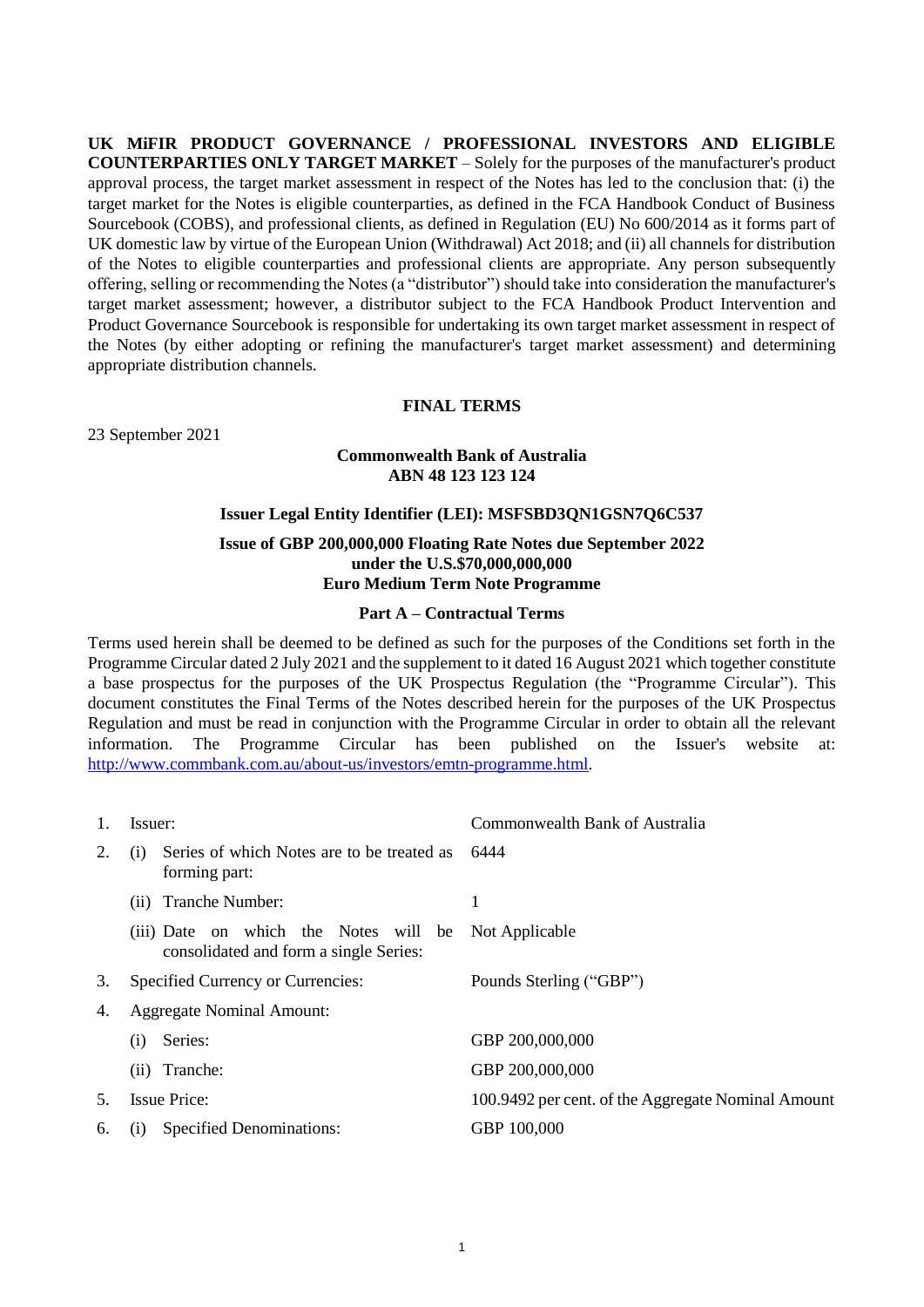|    | (ii) Calculation Amount (in relation to Specified Denomination<br>calculation of interest on Notes in global<br>form see Conditions): |                                                                                                                                                                    |
|----|---------------------------------------------------------------------------------------------------------------------------------------|--------------------------------------------------------------------------------------------------------------------------------------------------------------------|
| 7. | <b>Issue Date:</b><br>(i)                                                                                                             | 27 September 2021                                                                                                                                                  |
|    | (ii) Interest Commencement Date:                                                                                                      | <b>Issue Date</b>                                                                                                                                                  |
| 8. | <b>Maturity Date:</b>                                                                                                                 | Interest Payment Date falling in or nearest to<br>September 2022                                                                                                   |
| 9. | <b>Interest Basis:</b>                                                                                                                | Compounded Daily SONIA+1 per cent. Floating Rate<br>(see paragraph 14 below)                                                                                       |
|    | 10. Redemption/Payment Basis:                                                                                                         | Subject to any purchase and cancellation or early<br>redemption, the Notes will be redeemed on the<br>Maturity Date at 100.00 per cent. of their nominal<br>amount |
|    | 11. Change of Interest Basis:                                                                                                         | Not Applicable<br>Not Applicable                                                                                                                                   |
|    | 12. Put/Call Options:                                                                                                                 |                                                                                                                                                                    |

# **PROVISIONS RELATING TO INTEREST (IF ANY) PAYABLE**

<span id="page-1-0"></span>

|        | 13. Fixed Rate Note Provisions                                                                                                                   | Not Applicable                                                                                                                    |
|--------|--------------------------------------------------------------------------------------------------------------------------------------------------|-----------------------------------------------------------------------------------------------------------------------------------|
|        | 14. Floating Rate Note Provisions                                                                                                                | Applicable                                                                                                                        |
| (i)    | Specified<br>Period(s)/Specified<br>Interest<br>Payment Date(s):                                                                                 | 27 December 2021, 27 March 2022, 27 June 2022<br>and 27 September 2022, subject to the Business Day<br>Convention specified below |
|        | (ii) Business Day Convention:                                                                                                                    | Modified Following Business Day Convention                                                                                        |
|        | (iii) Additional Business Centre(s):                                                                                                             | London, New York and Sydney                                                                                                       |
|        | (iv) Manner in which the Rate of Interest and<br>Interest Amount are to be determined:                                                           | <b>Screen Rate Determination</b>                                                                                                  |
|        | (v) Calculation to be on a Calculation Amount<br>Basis:                                                                                          | Not Applicable                                                                                                                    |
|        | (vi) Party responsible for determining the Rate<br>of Interest and/or calculating the Interest<br>Amount (if not the Principal Paying<br>Agent): | Not Applicable                                                                                                                    |
|        | (vii) Screen Rate Determination:                                                                                                                 | Applicable                                                                                                                        |
|        | Reference Rate:                                                                                                                                  | Compounded Daily SONIA                                                                                                            |
|        | Interest Determination Date(s):                                                                                                                  | Fifth London business day prior to the end of each<br><b>Floating Interest Period</b>                                             |
|        | Relevant Screen Page:                                                                                                                            | Reuters Screen Overnight SONIA page (or any<br>replacement thereto)                                                               |
|        | <b>Observation Look-Back Period:</b>                                                                                                             | <b>Five London Banking Days</b>                                                                                                   |
| (viii) | ISDA Determination:                                                                                                                              | Not Applicable                                                                                                                    |
|        | (ix) Linear Interpolation:                                                                                                                       | Not Applicable                                                                                                                    |
|        | $(x)$ Margin(s):                                                                                                                                 | $+1$ per cent. per annum                                                                                                          |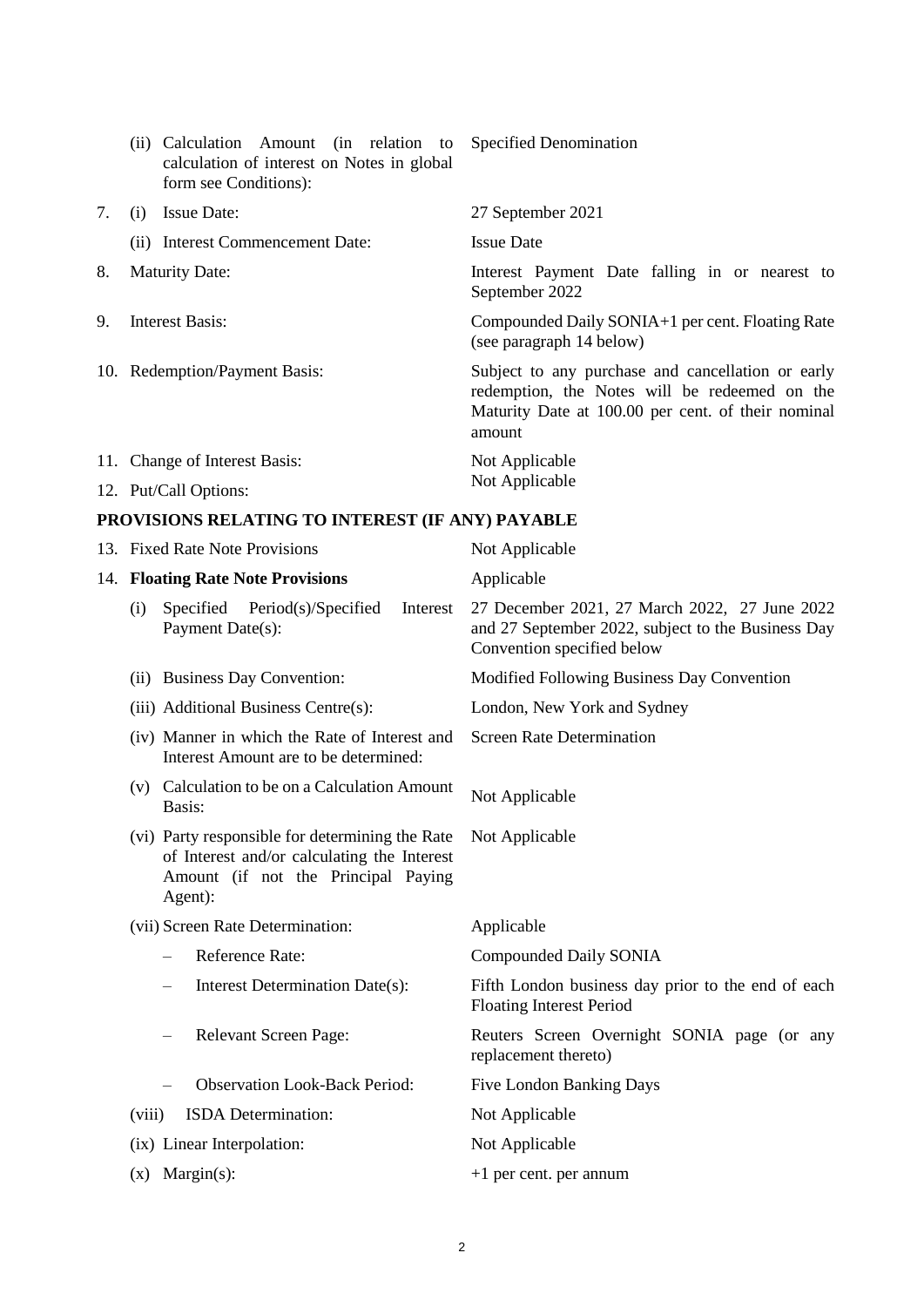|                                                   | (xi) Minimum Rate of Interest:                                                                                | Not Applicable                                                                                                                                                               |
|---------------------------------------------------|---------------------------------------------------------------------------------------------------------------|------------------------------------------------------------------------------------------------------------------------------------------------------------------------------|
|                                                   | (xii) Maximum Rate of Interest:                                                                               | Not Applicable                                                                                                                                                               |
|                                                   | Day Count Fraction:<br>(xiii)                                                                                 | Actual/365 (Fixed), Adjusted                                                                                                                                                 |
|                                                   | 15. Zero Coupon Note Provisions                                                                               | Not Applicable                                                                                                                                                               |
|                                                   | PROVISIONS RELATING TO REDEMPTION                                                                             |                                                                                                                                                                              |
|                                                   | 16. Issuer Call:                                                                                              | Not Applicable                                                                                                                                                               |
|                                                   | 17. Investor Put:                                                                                             | Not Applicable                                                                                                                                                               |
|                                                   | 18. Final Redemption Amount:                                                                                  | GBP 100,000 per Calculation Amount                                                                                                                                           |
|                                                   | 19. Early Redemption<br>Amount<br>payable<br>on<br>redemption for taxation reasons or on event of<br>default: | Condition 6(f) shall apply                                                                                                                                                   |
| <b>GENERAL PROVISIONS APPLICABLE TO THE NOTES</b> |                                                                                                               |                                                                                                                                                                              |
|                                                   | 20. Form of Notes:                                                                                            | <b>Bearer Notes:</b><br>Temporary Bearer Global Note exchangeable for a<br>Permanent Bearer Global Note which is exchangeable<br>for Definitive Notes upon an Exchange Event |
|                                                   | 21. Payment Business Day Convention                                                                           | Modified Following Business Day Convention                                                                                                                                   |
|                                                   | 22. Additional Financial Centre(s):                                                                           | New York, Sydney and London                                                                                                                                                  |
|                                                   | 23. Talons for future Coupons to be attached to<br>Definitive Notes:                                          | N <sub>o</sub>                                                                                                                                                               |
|                                                   | PROVISIONS APPLICABLE TO RMB NOTES                                                                            |                                                                                                                                                                              |
|                                                   | 24. RMB Currency Event:                                                                                       | Not Applicable                                                                                                                                                               |
|                                                   | 25. Spot Rate (if different from that set out in<br>Condition $7(l)$ :                                        | Not Applicable                                                                                                                                                               |
|                                                   | 26. Party responsible for calculating the Spot Rate:                                                          | Not Applicable                                                                                                                                                               |
|                                                   | 27. Relevant Currency (if different from that in<br>Condition $7(l)$ ):                                       | Not Applicable                                                                                                                                                               |
|                                                   | 28. RMB Settlement Centre(s):                                                                                 | Not Applicable                                                                                                                                                               |
|                                                   | <b>DISTRIBUTION</b>                                                                                           |                                                                                                                                                                              |
|                                                   |                                                                                                               |                                                                                                                                                                              |

Signed on behalf of **Commonwealth Bank of Australia:**

By:……………………………………….

Title: Head of Term Funding

Duly authorised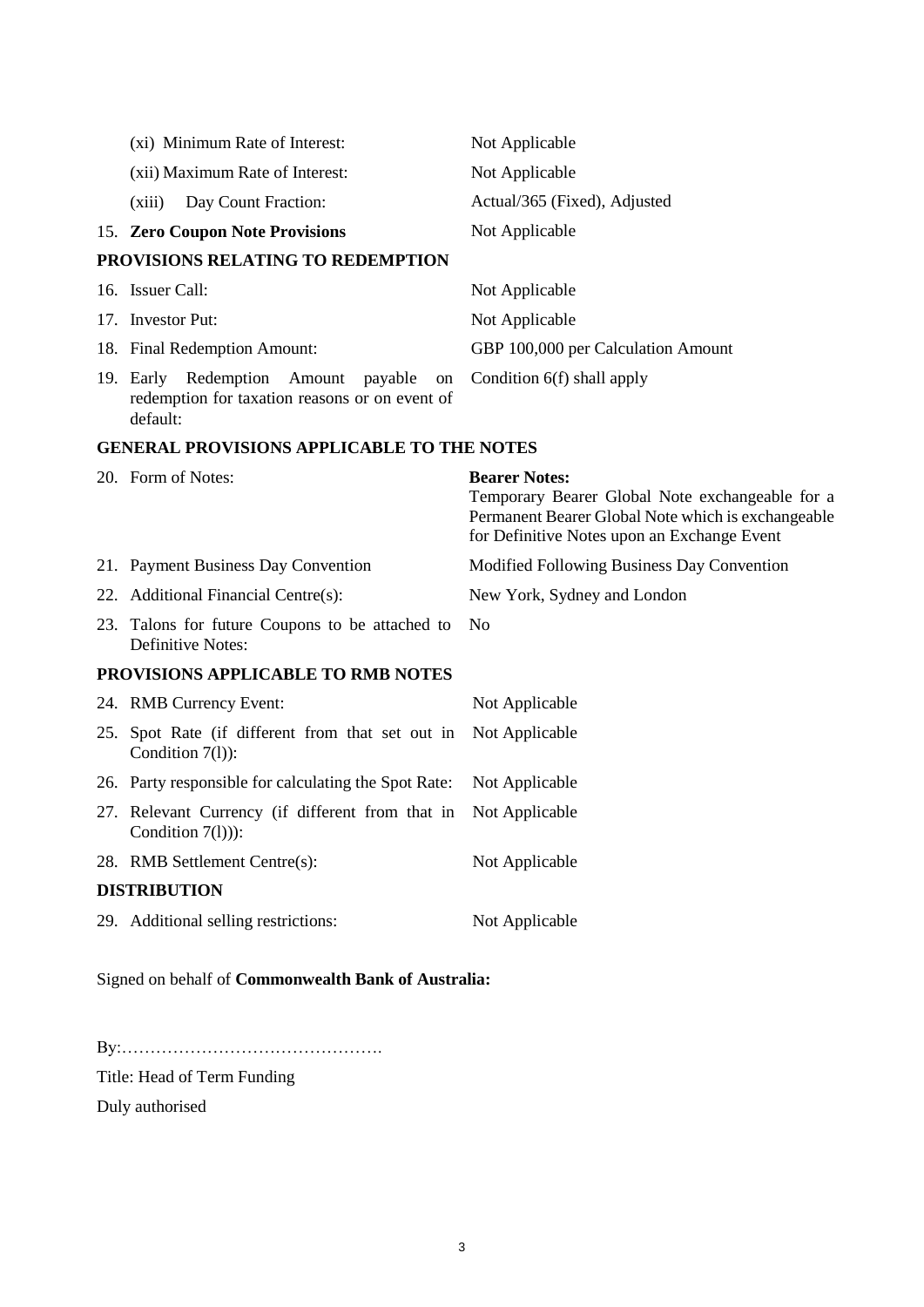#### **Part B – Other Information**

#### **1. LISTING AND ADMISSION TO TRADING**

|    | Listing and admission to trading:<br>(i)                            | Application is expected to be made by the Issuer (or<br>on its behalf) for the Notes to be admitted to trading<br>on the London Stock Exchange's regulated market<br>with effect from the Issue Date |
|----|---------------------------------------------------------------------|------------------------------------------------------------------------------------------------------------------------------------------------------------------------------------------------------|
|    | (ii) Estimate of total expenses related to<br>admission to trading: | GBP 4.840                                                                                                                                                                                            |
| 2. | <b>RATINGS</b>                                                      |                                                                                                                                                                                                      |
|    |                                                                     | The Notes to be issued are expected to be rated:                                                                                                                                                     |
|    |                                                                     | $S\&P:AA$                                                                                                                                                                                            |
|    |                                                                     | Moody's: Aa3                                                                                                                                                                                         |
| 3. | <b>REASONS FOR THE OFFER</b>                                        |                                                                                                                                                                                                      |
|    |                                                                     | See "Use of Proceeds" wording in Programme                                                                                                                                                           |

#### **4. INTERESTS OF NATURAL AND LEGAL PERSONS INVOLVED IN THE ISSUE**

Save for so far as the Issuer is aware, no person involved in the issue of the Notes has an interest material to the offer. The Dealer and its affiliates have engaged, and may in the future engage, in investment banking and/or commercial banking transactions with, and may perform other services for, the Issuer and its affiliates in the ordinary course of business.

Circular

**5. YIELD**  Indication of Yield: Not Applicable

#### **6. HISTORIC INTEREST RATES (FLOATING RATE NOTES ONLY)**

Details of SONIA rates can be obtained from Reuters.

## **7. OPERATIONAL INFORMATION**

| $\rm(i)$ | ISIN:                                                                                                                                 | XS2391336067                                                                                                                                                                                                                                                                                                                                                                                                                                  |
|----------|---------------------------------------------------------------------------------------------------------------------------------------|-----------------------------------------------------------------------------------------------------------------------------------------------------------------------------------------------------------------------------------------------------------------------------------------------------------------------------------------------------------------------------------------------------------------------------------------------|
| (i)      | Common Code:                                                                                                                          | 239133606                                                                                                                                                                                                                                                                                                                                                                                                                                     |
|          | $(iii)$ CFI:<br>$(iv)$ FISN:                                                                                                          | DTFXFB, as set out on the website of the<br><b>Association of National Numbering Agencies</b><br>(ANNA) or alternatively sourced from the<br>responsible National Numbering Agency that<br>assigned the ISIN<br>COMMONWEALTH BA/1EMTN 20220927, as set<br>out on the website of the Association of National<br>Numbering Agencies (ANNA) or alternatively<br>sourced from the responsible National Numbering<br>Agency that assigned the ISIN |
| (v)      | <b>CMU</b> Instrument Number:                                                                                                         | Not Applicable                                                                                                                                                                                                                                                                                                                                                                                                                                |
|          | clearing<br>system(s) other than<br>$(vi)$ Any<br>Euroclear and Clearstream, Luxembourg<br>and the relevant identification number(s): | Not Applicable                                                                                                                                                                                                                                                                                                                                                                                                                                |
|          | (vii) CMU Lodging and Paying Agent:                                                                                                   | Not Applicable                                                                                                                                                                                                                                                                                                                                                                                                                                |
| (viii)   | Delivery:                                                                                                                             | Delivery against payment                                                                                                                                                                                                                                                                                                                                                                                                                      |